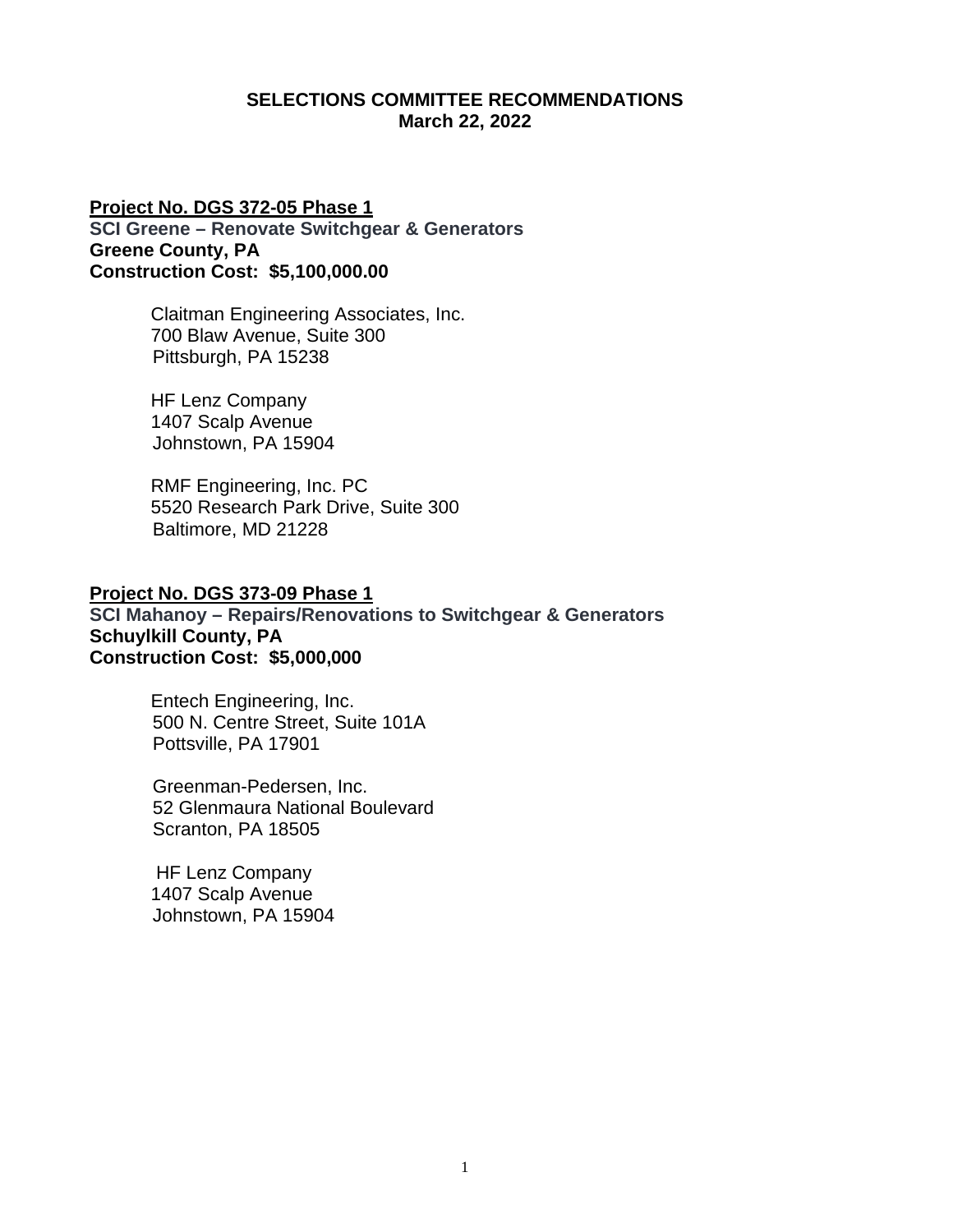## **Project No. DGS 377-07 Phase 1 SCI Forest – Update IP Cameras Forest County, PA Construction Cost: \$3,200,000**

CJL Engineering 153 E. 13th Street, Suite 2200 Erie, PA 16503

Professional Systems Engineering, LLC 1010 Church Road Lansdale, PA 19446

## **Project No. DGS 413-54 Phase 1 Slippery Rock University – Upgrade/Replace Electrical Infrastructure Butler County, PA Construction Cost: \$14,500,000**

AE Works, Ltd. 418 Beaver Street Sewickley, PA 15143

HF Lenz Company 1407 Scalp Avenue Johnstown, PA 15904

Windward Engineers & Consultants, LLC 777 East Park Drive, First Floor Harrisburg, PA 17111

# **Project No. DGS 417-52 Phase 1**

**Thaddeus Stevens College – Additional Roof Work Lancaster County, PA Construction Cost: \$2,800,000**

> Muhlenberg Greene Architects, Ltd. 617 W. 3rd Avenue Lititz, PA 17543

Roofing Resources, Inc. 423 McFarlan Road, Suite 100 Kennett Square, PA 19348

 SAA Architects, Inc. 600 N. Hartley Street, Suite 150 York, PA 17404